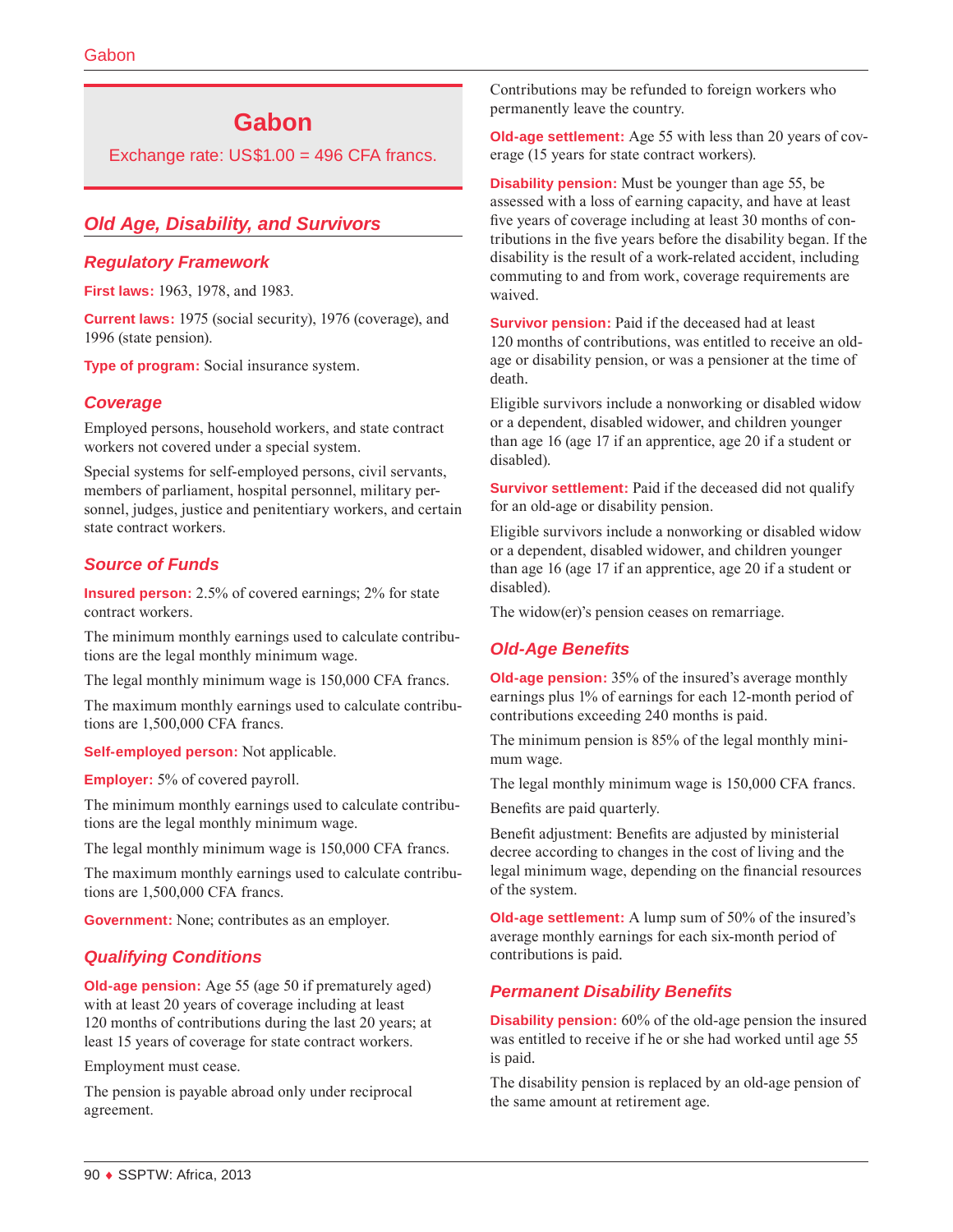The minimum pension is 60% of the legal monthly minimum wage.

The legal monthly minimum wage is 150,000 CFA francs.

If the insured is assessed with a disability of 100%, the pension is paid monthly; with a disability of at least 75%, the insured can request monthly payments; otherwise, the pension is paid quarterly.

Benefit adjustment: Benefits are adjusted by ministerial decree according to changes in the cost of living and the legal minimum wage, depending on the financial resources of the system.

# *Survivor Benefits*

**Spouse's pension:** 50% of the old-age pension the deceased received or was entitled to receive is paid. If there is more than one widow(er), the pension is split equally.

**Orphan's pension:** 20% of the old-age pension the deceased received or was entitled to receive is paid to each eligible orphan; 35% if the orphan's mother is ineligible for the survivor's pension.

All survivor benefits combined must not exceed 85% of the deceased's old-age pension.

Pensions are paid quarterly.

Benefit adjustment: Benefits are adjusted by ministerial decree according to changes in the cost of living and the legal minimum wage, depending on the financial resources of the system.

**Survivor settlement:** A lump sum of a month of the oldage pension the deceased received or was entitled to receive with at least 120 months of coverage multiplied by the number of six-month periods of actual coverage is paid to the widow(er). If there is more than one widow(er), the pension is split equally.

# *Administrative Organization*

Ministry of Economy, Labor and Sustainable Development provides general supervision.

National Social Security Fund [\(http://www.cnss.ga\)](http://www.cnss.ga), governed by a tripartite council and director general, administers contributions and benefits.

# *Sickness and Maternity*

# *Regulatory Framework*

**First law:** 1952 (labor code).

**Current laws:** 1975 (social security), 1976 (coverage), 1995 (health), 2007 (health care), 2007 and 2009 (health insurance).

**Type of program:** Social insurance and social assistance system. Maternity and medical benefits only.

### *Coverage*

**Social insurance:** Employed persons and their dependents.

Special system for civil servants, military personnel, selfemployed persons, and state contract workers.

**Social assistance:** All residents of Gabon who earn less than the legal monthly minimum wage.

The legal monthly minimum wage is 150,000 CFA francs.

### *Source of Funds*

**Insured person:** 2.5% of earnings. Pensioners pay 1.5% of the pension.

**Self-employed person:** Not applicable.

#### **Employer**

*Social insurance:* 2% of covered payroll for medicine, 1.5% for hospitalization, and 0.6% for medical examinations. See Family Allowances for cash maternity benefits.

The maximum monthly earnings used to calculate contributions are 1,500,000 CFA francs.

*Social assistance:* None.

#### **Government**

*Social insurance:* None.

*Social assistance:* The total cost (financed through earmarked taxes; general revenues cover any deficit).

# *Qualifying Conditions*

**Cash sickness benefits:** No statutory benefits are provided. (The 1962 labor code requires employers to provide paid sick leave.)

**Cash maternity benefits (social insurance):** Women must be in insured employment for at least four months.

**Medical benefits (social insurance and social assistance):** There is no minimum qualifying period.

# *Sickness and Maternity Benefits*

**Sickness benefit:** No statutory benefits are provided. (The labor code requires employers to provide paid sick leave for up to six months.)

**Maternity benefit (social insurance):** 50% of the insured's last monthly earnings is paid for up to six weeks before and eight weeks after the expected date of childbirth; may be extended up to three weeks if there are complications resulting from pregnancy or childbirth.

### *Workers' Medical Benefits*

**Medical benefits (social insurance):** Benefits include inpatient and outpatient treatment, medicine, and transportation. National Social Security Fund (CNSS) hospitals and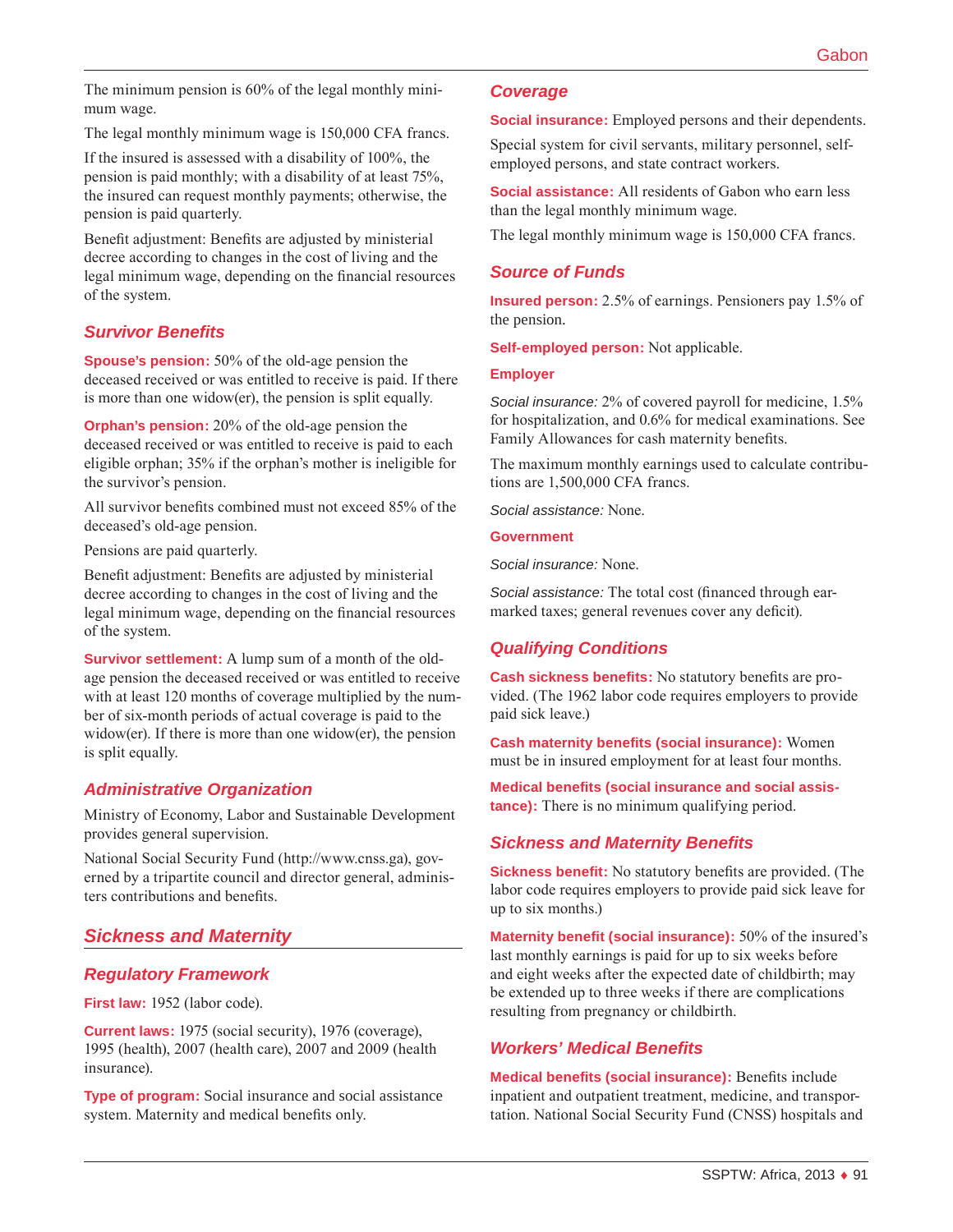dispensaries and other participating establishments provide medical services.

Cost sharing: Maternity care and medicine are free. The insured pays a portion of the cost of other medical services according to a schedule in law.

The labor code requires employers to provide certain medical services.

**Medical benefits (social assistance):** Benefits include general and specialist medical care, inpatient and outpatient treatment, generic medicine, mandatory vaccinations, prostheses, laboratory and X-ray fees, transportation, and maternity care for up to 30 days after childbirth. Hospitals, clinics, and facilities affiliated with the National Health Insurance and Social Assistance Fund (CNAMGS) provide medical services.

Cost sharing: The insured pays a portion of the cost of other medical services according to a schedule in law.

Women receiving maternity medical benefits must undergo three prescribed medical examinations.

# *Dependents' Medical Benefits*

Medical benefits for dependents are the same as those for the insured.

# *Administrative Organization*

Ministry of Economy, Labor, and Sustainable Development provides general supervision.

National Social Security Fund [\(http://www.cnss.ga\)](http://www.cnss.ga), governed by a tripartite council and director general, administers the social insurance program.

National Health Insurance and Social Assistance Fund ([http://www.cnamgs.ga\)](http://www.cnamgs.ga) administers the social assistance program.

# *Work Injury*

### *Regulatory Framework*

**First law:** 1935.

**Current laws:** 1975 (social security) and 1996 (state pension).

**Type of program:** Social insurance system.

# *Coverage*

Employed persons, including members of cooperatives, apprentices, and students.

Special systems for civil servants, military personnel, selfemployed persons, and state contract workers.

# *Source of Funds*

**Insured person:** None.

#### **Self-employed person:** Not applicable.

**Employer:** 3% of gross payroll.

**Government:** None.

# *Qualifying Conditions*

**Work injury benefits:** There is no minimum qualifying period. Accidents that occur while commuting to and from work are covered.

# *Temporary Disability Benefits*

**Temporary disability benefit:** 100% of the insured's average daily earnings in the 30 days before the disability began is paid from the day after the disability began until full recovery or certification of permanent disability. The employer pays the benefit for the day of the accident.

The daily benefit may be paid in part or in full if the insured resumes a gainful activity during rehabilitation for full-time work. The combined income from benefits and earnings must not exceed the earnings used to calculate benefits.

# *Permanent Disability Benefits*

**Permanent disability pension:** If the insured is assessed with a total disability, 100% of the insured's average earnings is paid.

The minimum permanent disability pension is the legal monthly minimum wage.

The legal monthly minimum wage is 150,000 CFA francs.

Partial disability: The benefit is the insured's average insurable earnings multiplied by 0.5 for each degree of assessed disability from 10% to 50% and multiplied by 1.5 for each degree of assessed disability greater than 50%. For an assessed disability of 10% or less, a lump sum is paid.

Constant-attendance supplement: If the insured requires the constant attendance of others to perform daily functions, 40% of the pension is paid.

If the insured is assessed with a disability of 100%, the pension is paid monthly; with a disability of at least 75%, the insured can request monthly payments; otherwise the pension is paid quarterly.

Benefit adjustment: Benefits are adjusted by ministerial decree according to changes in the cost of living and the legal minimum wage, depending on the financial resources of the system.

# *Workers' Medical Benefits*

Benefits include medical, dental, and surgical care; hospitalization; medicine; appliances; laboratory services; X-rays; rehabilitation; and transportation.